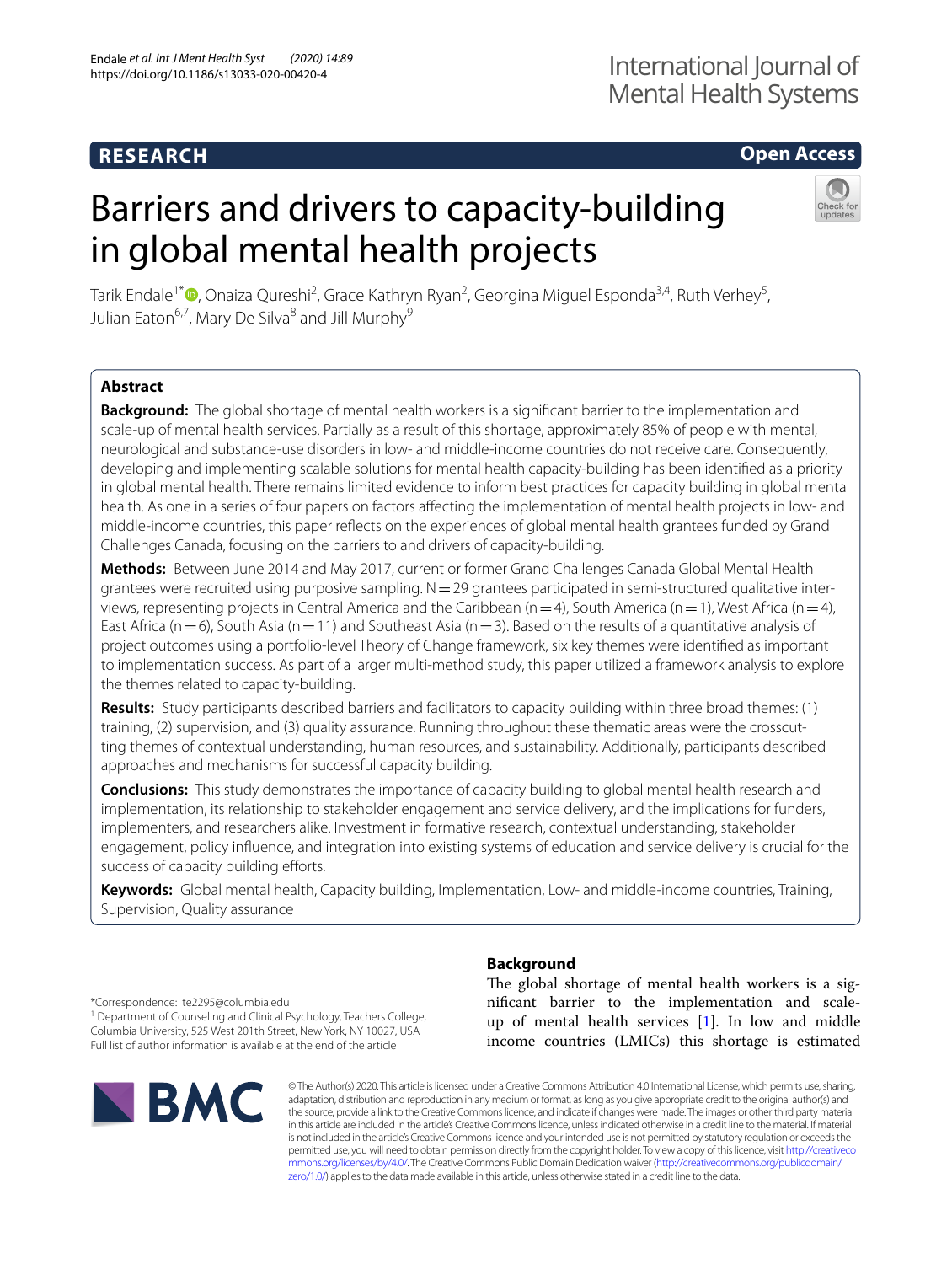at 1.18 million mental health workers [\[2](#page-10-1)]. Partially as a result of human resource shortages, approximately 85% of people with mental, neurological and substance-use (MNS) disorders in LMICs do not receive care [\[3](#page-10-2)[–5](#page-10-3)].

Task-sharing is an approach to addressing this "care gap" in LMICs, where mental health specialists are typically few and unevenly distributed [\[6](#page-10-4)]. Task-sharing is defned as shifting elements of the delivery of mental health interventions from mental health specialists to non-specialists  $[6]$  $[6]$ . There is mounting evidence of the efectiveness of task-sharing approaches for the management of MNS disorders [\[7\]](#page-11-0). Despite this, extremely few task-sharing interventions for mental health have been scaled up, and even fewer are sustained [\[8](#page-11-1)]. Consequently, developing and implementing scalable solutions for mental health capacity-building has been identifed as a priority in global mental health (GMH) [[9\]](#page-11-2).

Evidence suggests that mental health training programs can improve provider behavior, intervention fdelity, and quality of service delivery  $[10]$  $[10]$ . Yet, globally, less than 2% of physicians and nurses have received training to recognize and treat patients with mental disorders in the last year [[11](#page-11-4)]. Further, this training is often brief, with limited subsequent support, while fndings of implementation research highlight the importance of ongoing supervision, coaching, and feedback  $[6]$  $[6]$ . In order to increase human resources for mental health, innovative and efective strategies for education, supervision and resourcing of mental health service providers, management of attrition, quality assurance, and leadership—not just training—are crucial [[11](#page-11-4)]. Numerous studies cite capacity building as an integral component of GMH implementation in LMICs, with a variety of interventions and evaluation methods mentioned, suggesting a burgeoning knowledge base [\[12](#page-11-5)[–14\]](#page-11-6). However, there remains limited evidence to inform best practices for capacity building in GMH [\[15](#page-11-7)].

As one in a series of four papers on factors afecting the implementation of GMH projects in LMICs, this paper reflects on the experiences of grantees funded by Grand Challenges Canada (GCC), exploring the barriers and drivers of capacity building.

#### **Methods**

#### **Aims**

This paper describes the qualitative analysis of barriers and drivers to capacity-building in GMH as part of a multi-method study examining implementation across a portfolio of GCC-funded projects (Miguel Esponda, et al. [[16](#page-11-8)]). Based on the results of a quantitative analysis of GCC-funded project outcomes using a portfoliolevel Theory of Change framework  $[17]$  $[17]$ , six key themes were identifed as important to implementation success: (1) Stakeholder engagement; (2) Training providers; (3) Supervision of providers; (4) Detection of mental illness; (5) Treatment of mental illness, and; (6) Prevention and promotion. This paper focuses on the themes related to training and supervision of providers, as well as quality assurance.

#### **Data collection**

This study took place between June 2014 and May 2017. Current or former GCC Global Mental Health grantees were recruited using purposive sampling. Participants were approached during a GCC conference (2016) in London UK for interviews with members of the study team. Recruitment continued after the meeting with standardized participation templates, information sheets and consent forms sent by email. Interviews were conducted in-person or by Skype.  $N=29$  grantees participated in interviews, representing GCC-funded projects in Central America and the Caribbean  $(n=4)$ , South America (n=1), West Africa (n=4), East Africa (n=6), South Asia ( $n=11$ ) and Southeast Asia ( $n=3$ ). Members of the research team conducted the interviews, which were recorded with the consent of participants. Interviews were 30–60 minutes and guided by a semi-structured interview guide which was developed to explore each step on a collective Theory of Change (ToC) map representing projects in GCC's Global Mental Health funding portfolio, as described elsewhere in this volume (Miguel Esponda, et al.  $[16]$  $[16]$ ). Grantees were asked to choose which steps they felt were the most important to discuss in relation to their projects, and to describe what helped or hindered their success in completing this step. Ethics approval was granted by the London School of Hygiene and Tropical Medicine's Research Ethics Committee (#7746 and #9945).

#### **Data analysis**

We applied a framework analysis approach, which has been widely used in health policy research to identify barriers and drivers  $[18]$  $[18]$ . Three members of the research team (JM, OQ, TE) coded transcripts using NVivo 11 software [\[19](#page-11-11)], with JM coding the full data set and OQ and TE each coding sixteen interviews. Following immersion in the data, JM developed an initial codebook, which was discussed and refned by the coding team. We coded three interviews using the refned codebook and ran a coding comparison in NVivo 11. The team then discussed areas of divergence, further refned the codebook, applied it to two additional interviews and developed a fnalized version, which was applied to the remaining interviews.

Based on previous research and emerging results during analysis, the research team agreed that the six key themes should be grouped into three thematic clusters, as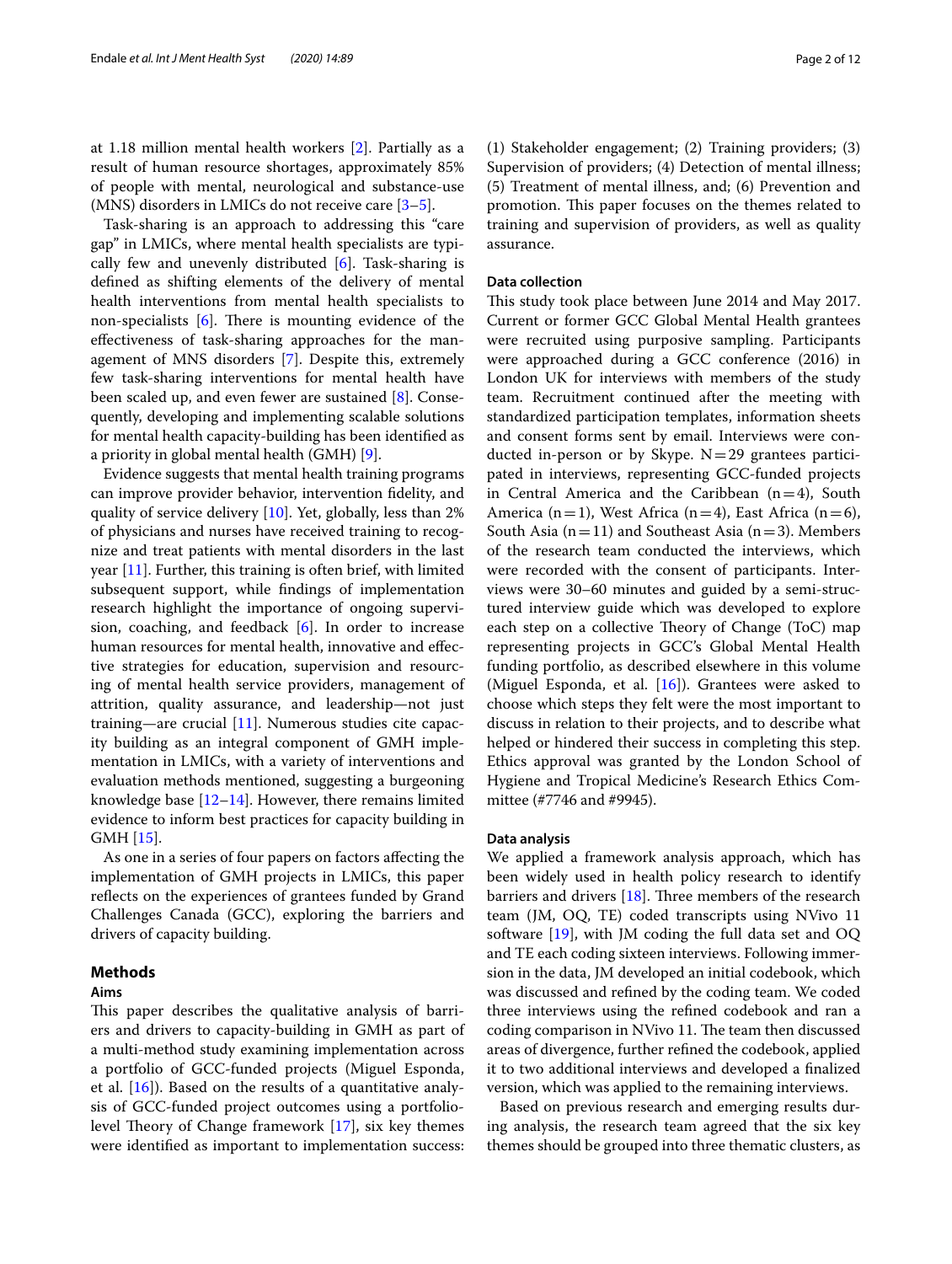shown in Fig. [1:](#page-2-0) (1) Stakeholder Engagement (2) Capacity building, and (3) Service delivery (Fig. [2](#page-2-1)).

Following the initial coding process, we used the codebook to create an analytic framework which allowed for

the identifcation of emerging themes for each of the three clusters. We populated the framework separately and then, following an iterative process, discussed and came to a consensus about predominant themes. This



<span id="page-2-1"></span><span id="page-2-0"></span>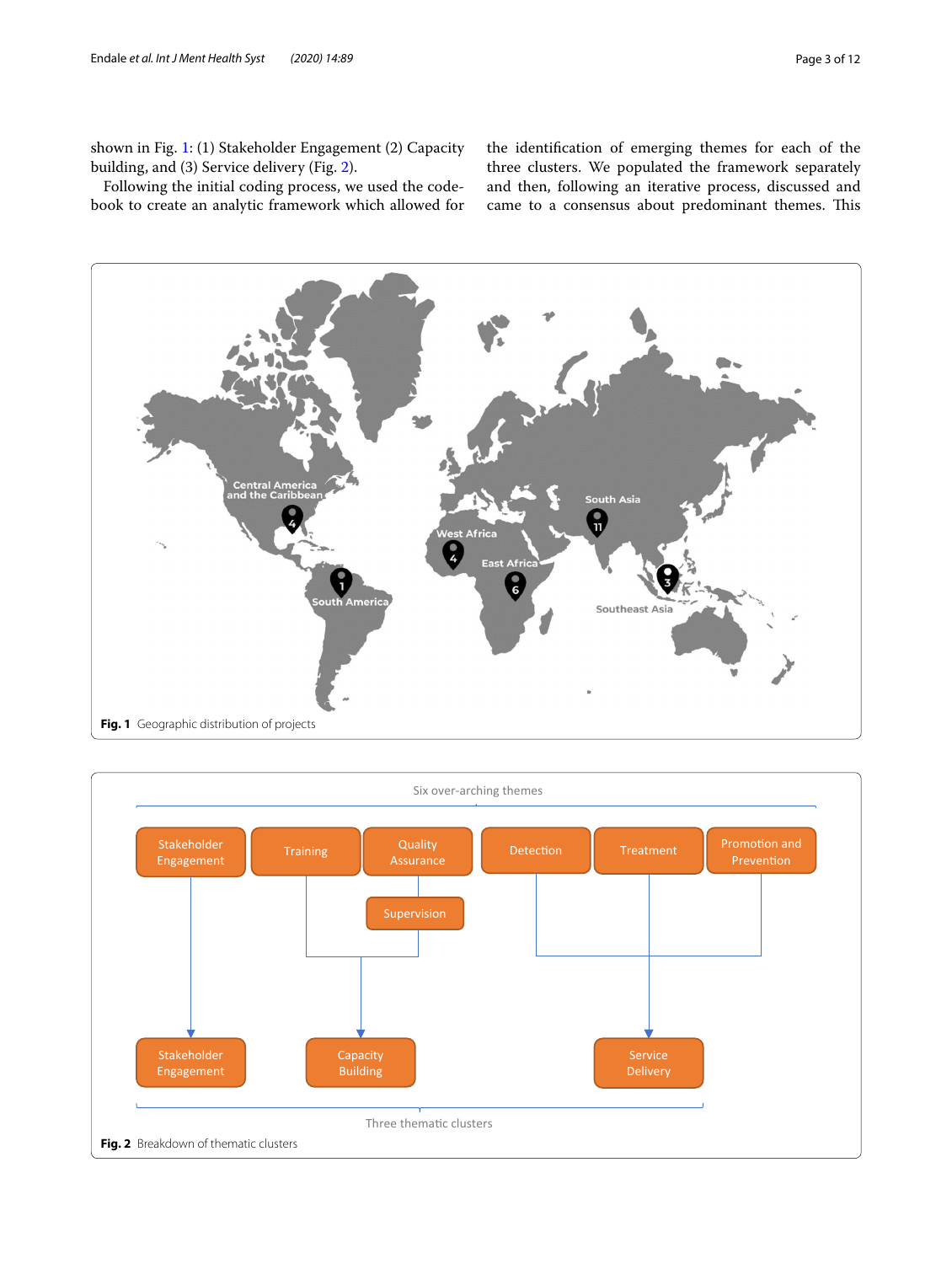paper presents fndings for the Capacity Building cluster, with fndings from the other two clusters published elsewhere in this volume (Murphy, et al. [\[20\]](#page-11-12); Qureshi, et al.  $[21]$  $[21]$ ).

#### **Results**

Study participants described barriers and facilitators to capacity building within three broad themes: (1) training, (2) supervision, and (3) quality assurance. Responses regarding training, supervision, and quality assurance highlighted the importance of these activities as well as the challenges that arise during their implementation. Running throughout these thematic areas were the crosscutting themes of contextual understanding, human resources, and sustainability. Additionally, participants described approaches and mechanisms for successful capacity building which are summarised in Table [1.](#page-3-0)

#### **Training**

In relation to training, factors such as appropriateness and acceptability, retention, and time emerged as well as diferences between training health sector and nonhealth sector providers. 'Provider' here is defned as mental health service providers, with 'health sector' referring to specialist or non-specialist health workers and 'nonhealth sector' referring to those in other sectors such as education, or lay workers such as peer counselors or traditional healers.

#### **Training of health sector providers‑barriers**

Many projects focus their training eforts on providers that function within formal health system settings (e.g. clinics or hospitals) but do not have specialized training in mental health (e.g. nurses or primary care doctors). Participants reported health system pressures and competing priorities as challenges to training these providers. In LMICs, high caseloads and multiple responsibilities are often spread across a limited workforce. This can make pulling health sector providers away from existing duties for initial training difficult. Afterward, integrating mental health training into practice within health systems can be challenging due to competing pressures and priorities:

*"Training health workers – what does that mean?*  The health system[s] in low- and middle-income *countries are not working, so every project starts with strengthening the system by at least training people. But is that the solution? I feel it is a shortterm solution, because you have people trained, but no other supporting environment." (Participant 19)*

Contextual factors were reported as challenges to both receptivity to training and the ability to carry out trainings as planned. These ranged from gender norms influencing willingness to participate, to security issues and confict preventing travel, to extreme weather events:

*"So, the trouble was that as soon as we fnished the frst two days of training, there were the terrible foods... So, everything was impacted, some of the computers got destroyed… so what they did was they moved the whole operation of training higher up… and they basically did it out of make-shift places." (Participant 25)*

Diferences in knowledge and beliefs also hindered training eforts. Stigma, unfamiliarity, and feelings of

<span id="page-3-0"></span>**Table 1 Approaches and mechanisms for successful capacity building**

| <b>Theme</b>             | Approach/mechanism                                                                                                                                                                                                                                                                                                                                                                                                                       |
|--------------------------|------------------------------------------------------------------------------------------------------------------------------------------------------------------------------------------------------------------------------------------------------------------------------------------------------------------------------------------------------------------------------------------------------------------------------------------|
| Training                 | Training of Trainers approach and peer-to-peer learning promotes sustainability and adaptation to<br>local context                                                                                                                                                                                                                                                                                                                       |
|                          | Refresher or booster trainings help maintain skills and promote fidelity<br>Flexible training schedules or shorter sessions make it easier for busy providers to attend<br>Low intensity training is easier to scale or pass on to local stakeholders<br>Teaching problem solving skills (such as troubleshooting) builds independence<br>Active learning approaches (group work, role playing, hands-on training) complement more theo- |
| Supervision              | retical or didactic approaches<br>Regular face-to-face meetings or check-ins between staff and supervisors (when possible) foster<br>strong relationships                                                                                                                                                                                                                                                                                |
|                          | Taping sessions to be reviewed by a specialist can provide ongoing feedback and learning<br>Periodic performance evaluation helps monitor increases in skill and knowledge and assess readi-<br>ness for greater independence<br>Debriefing with supervisors can help address challenges of service delivery                                                                                                                             |
| <b>Quality Assurance</b> | Client feedback can be used to monitor quality and satisfaction<br>Audio-recorded sessions can be used to give feedback on quality of counselling sessions<br>Effective mechanisms and approaches to supervision provides quality control (e.g. peer supervision)<br>Using technology can support effective quality assurance processes                                                                                                  |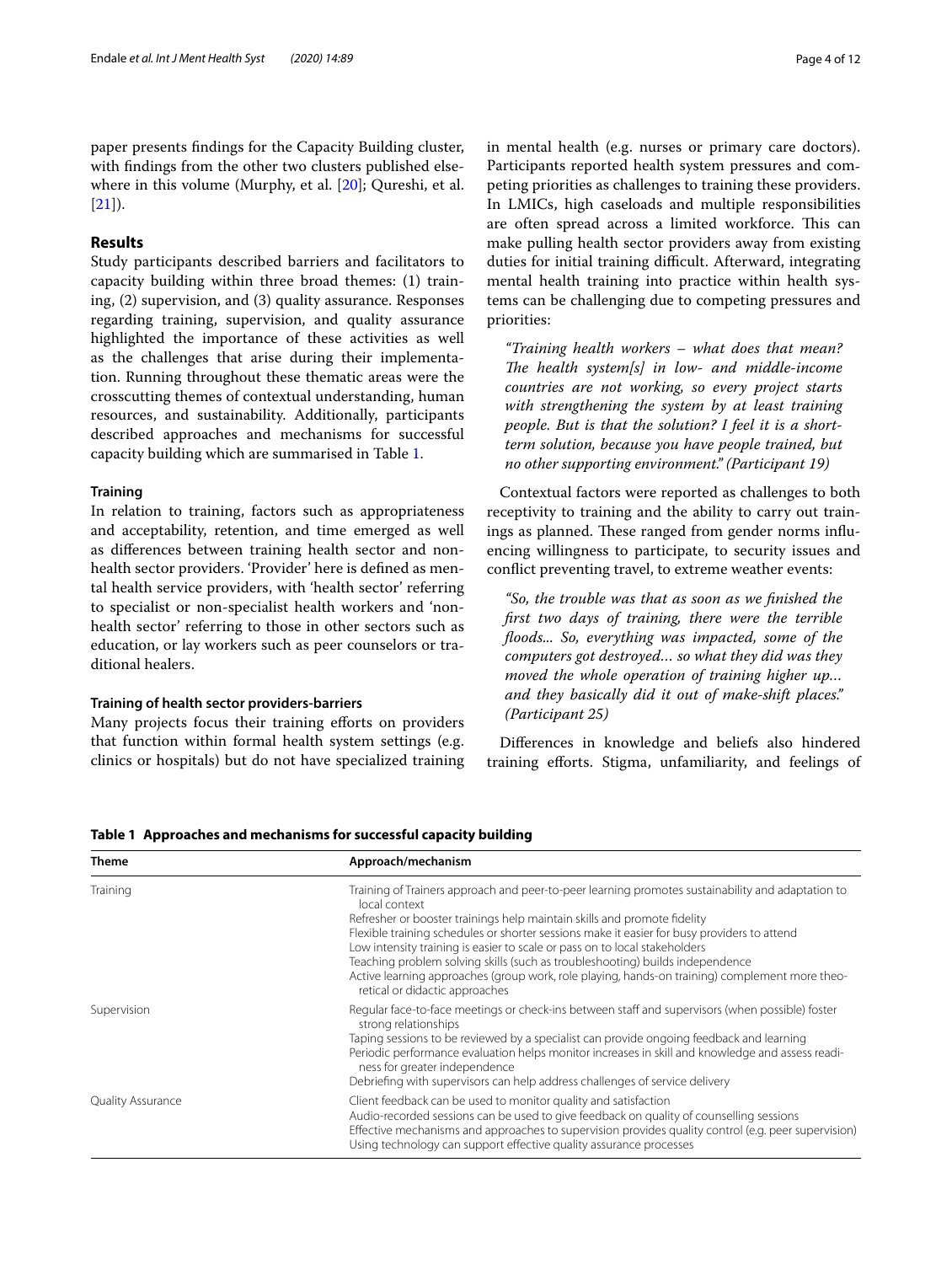discomfort related to mental health and related topics such as human rights can present a challenge, especially when paired with the complexity of mental health issues that must be conveyed within the limited amount of time available for training health workers.

#### **Training of health sector providers‑drivers**

Two themes emerged relating to drivers for training of health sector providers. The first was the importance of motivation. Participants mentioned fnding highly motivated people with an interest in mental health as an important contributor to the success of training. Many health workers were motivated by the offer of professional development opportunities and recognized the lack of mental health training otherwise available. The second theme was the importance of factors promoting the sustainability of training and the continuation of efects of training. Integration of mental health training for health sector providers into existing programs and curricula promotes this element of sustainability, as does selecting and training health workers who are connected to their communities:

*"…one thing that might be positive in the long-run is the role of the [providers] becoming mental health workers, because they're not going to go away once the intervention is done. They're going to have the mental health training, and they're going to remain in the community, and they're going to make a connection to the people that they're working with…" (Participant 12)*

In addition to health sector providers' motivation and connection to communities, attaining buy-in from policy makers was a key driver of sustainability and long-term success of training:

*"We want primary care doctors to take ownership of this, so it's very exciting for me that we've got to a stage where the directorate of health is saying, 'Yes, please come and train them,' so it's the frst step, and we are kind of hopeful that this will help to scale up one component of the program through the directorate of health services, without having to put in any extra funds." (Participant 17)*

#### **Training of non‑health sector providers‑challenges**

The types of non-health sector providers mentioned by participants were diverse, and included schoolteachers, traditional healers, and general community members. This diversity sometimes presented difficulties, as skills and competencies among lay providers varied, and trainers sometimes found it challenging to tailor training to ensure consistent outcomes when baseline skills, competencies and experiences were so diferent.

Once training has been completed, there remains a challenge of maintaining quality and fdelity. Participants expressed concern regarding retention of skills as well as adherence to the intervention protocol among nonhealth sector providers, even when competency is ostensibly sound:

*"We do pre- and post-training testing for competency. Of course… intervention enactment is another thing entirely. Yes, it's not hard to recognize depression, they know how to treat, they are very good at it, so they are competent, fne. You clap for yourself, 'Oh you've achieved so-and-so competency.' But when it gets to doing the work, are you sure they are going to do what you want them to do? Even when you are not there? It's another thing entirely." (Participant 21)*

For some non-health sector providers, there are system pressures and priorities that difer from those of the health system, therefore presenting their own unique challenges. Bureaucratic structures and requirements in non-health sector public systems were burdensome and often caused delay of training:

*"… you have to book things way in advance. Even for one of the [providers] to come to our training they had to have a piece of paper that came all the way from the [system administrators], all the way down to the [facility] and then to the [provider] itself [sic]. So, for every session that they attended they had to have all this paper work done." (Participant 9)*

#### **Training of non‑health sector providers‑drivers**

Like with health sector providers, the beneft to sustainability that training local non-health sector providers ofers was mentioned as a driver for success. Specifcally, investing in capacity building at the local level was an important factor in the promotion of sustainability:

*"What we want is actually to build their local capacity, so they can take it forward, because they are there to stay… So even if the project has stopped right now, they have those skills, they have those learnings, so they can continue working at least in their own community…" (Participant 22)*

Fostering collaboration instead of competition between non-health sector providers and the formal medical system was also important for participation. This form of engagement provides an opportunity to tap into existing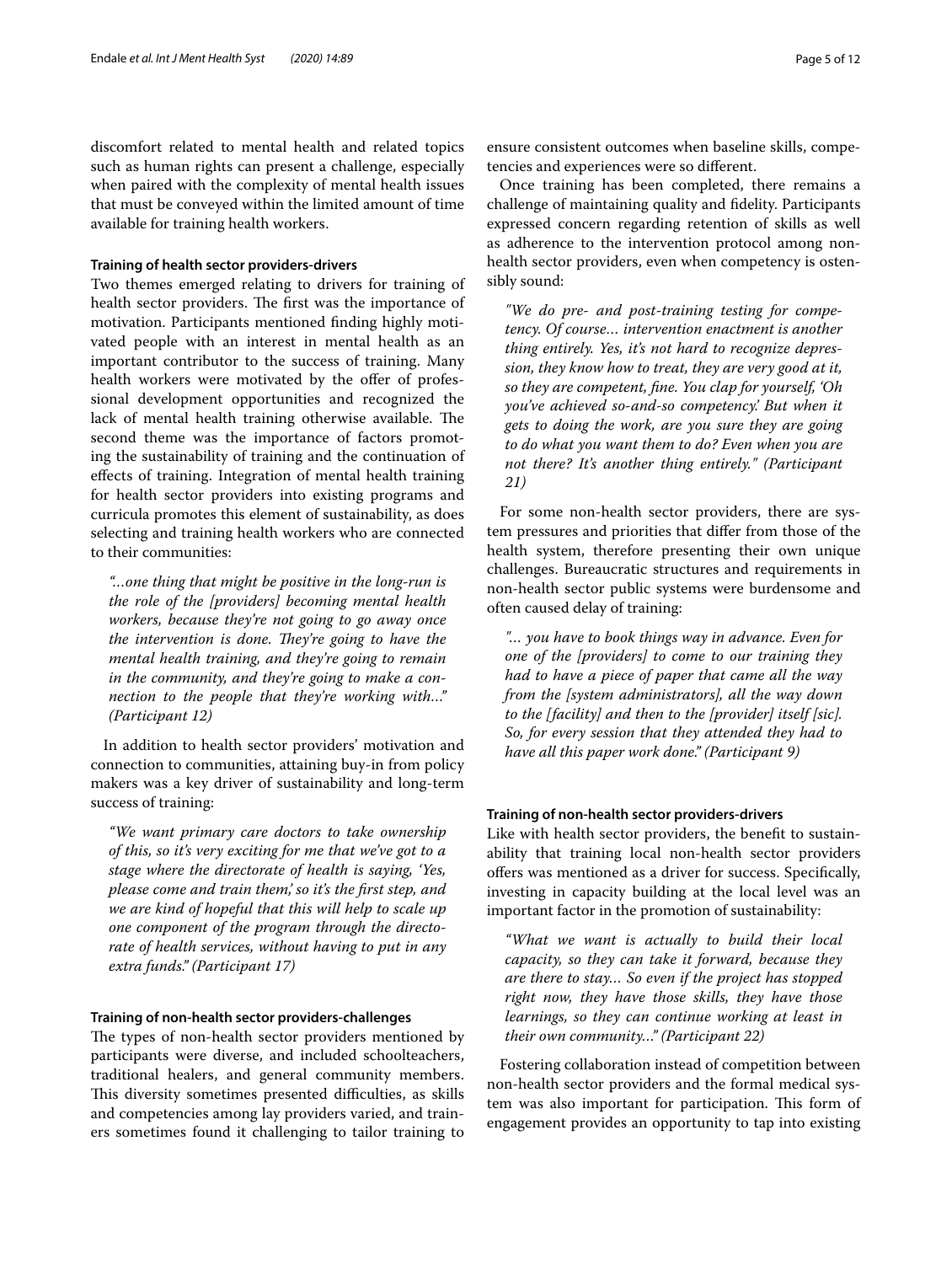roles and capacities of providers such as traditional healers and religious or community leaders:

*"…the good thing about [religious leaders] is that they're going to do this anyway and this is what they've been doing, so there's no need for additional resources really because we're not asking them to become mental healthcare workers, we're just asking them to add this [training] with whatever else they're using in the way that they do it." (Participant 29)*

Capacity building of non-health sector providers at the local level also aids the scale up of mental health projects and the management of difficulties such as geographical challenges:

*"Now if you are talking about scale, in one council there are about ffteen villages and you know there are rivers, there are mountains, the trains they are not connected, and everything like that, so there could be no one person roaming around and doing everything. So, you have to be innovative about it, and again, there were people who come from within the community, who said, 'OK, you train us in supervision, we'll do it, and we'll roam around.' Yeah. So, this is how adversity creates innovation!" (Participant 6)*

Another driver of successful non-health sector provider training was the utilization of an iterative process. As a project progresses, ongoing learning can be used to hone training and selection processes over time, resulting in better training outcomes:

*"But I think at the end, when we put people through the third round of training, the output was far better than the frst two rounds… Initially we would just take anybody who was interested, right? Because we wanted to try it out. I think by the third time, we became better at selecting counselors who had the necessary skills to be good counselors." (Participant 7)*

#### **Training: appropriateness and acceptability‑challenges**

Participants noted the difficulties that cultural differences can present regarding appropriateness and acceptability. The varying acceptability of intervention specifics such as talking therapies or the shifting of traditional roles or views can challenge receptivity to training:

"There's so much of these therapies that are really *western in thinking, right? And they're not, it's not that they're contradictory to the culture but they're a little bit [different] than the ordinary thinking. That's* 

*a shift, so it took our teachers a while to actually understand that, and I think we should give them the time to absorb this stuf, to repeat it." (Participant 9)*

Training and service delivery must also be perceived as meaningful or benefcial to providers to ensure uptake and follow through post-training:

"The health workers are going to be the ones who do *this. You cannot force them, and you have to listen to them. Because you can't just sit down here and have a ritual and think this is going to work… No. They just won't do it. To them, it's just one project, within a year you move on with your project, they stay, they're still there in the health center. If you're not going to change their life or make things easier for the health workers, they probably won't support you." (Participant 21)*

#### **Training: appropriateness and acceptability‑drivers**

Regarding appropriateness and acceptability, participants also emphasized that adapting training to the local context was essential to success. This did not stop at translation, as adapting to the best manner of communication for the target audience meant more than just speaking in the same language as trainees:

*"Te critical thing that actually transformed it was when we got the frst [leader] that we worked with, who was implementing the techniques in her school, to come and address them in their own language… we realized that diferent technical groups speak completely diferent languages, and if you are not careful you lose a lot in the translation… we had groups where even the senior educators don't necessarily speak the language of the teachers." (Participant 28)*

#### **Training: retention‑challenges**

A common theme among participants was the difficulty of retaining a skilled workforce. A lack of mobility, career progression, and further opportunity in mental health contributed to movement towards better opportunities both within their country and outside of it. Participants emphasized that this was especially prevalent in settings with weak health, education, or economic systems. In some cases, capacity building itself threatened retention, as trainees became more eligible for outside opportunities:

*"…people who are trained will always have a huge turnover rate because in those environments they make far less than they would make in a middle-*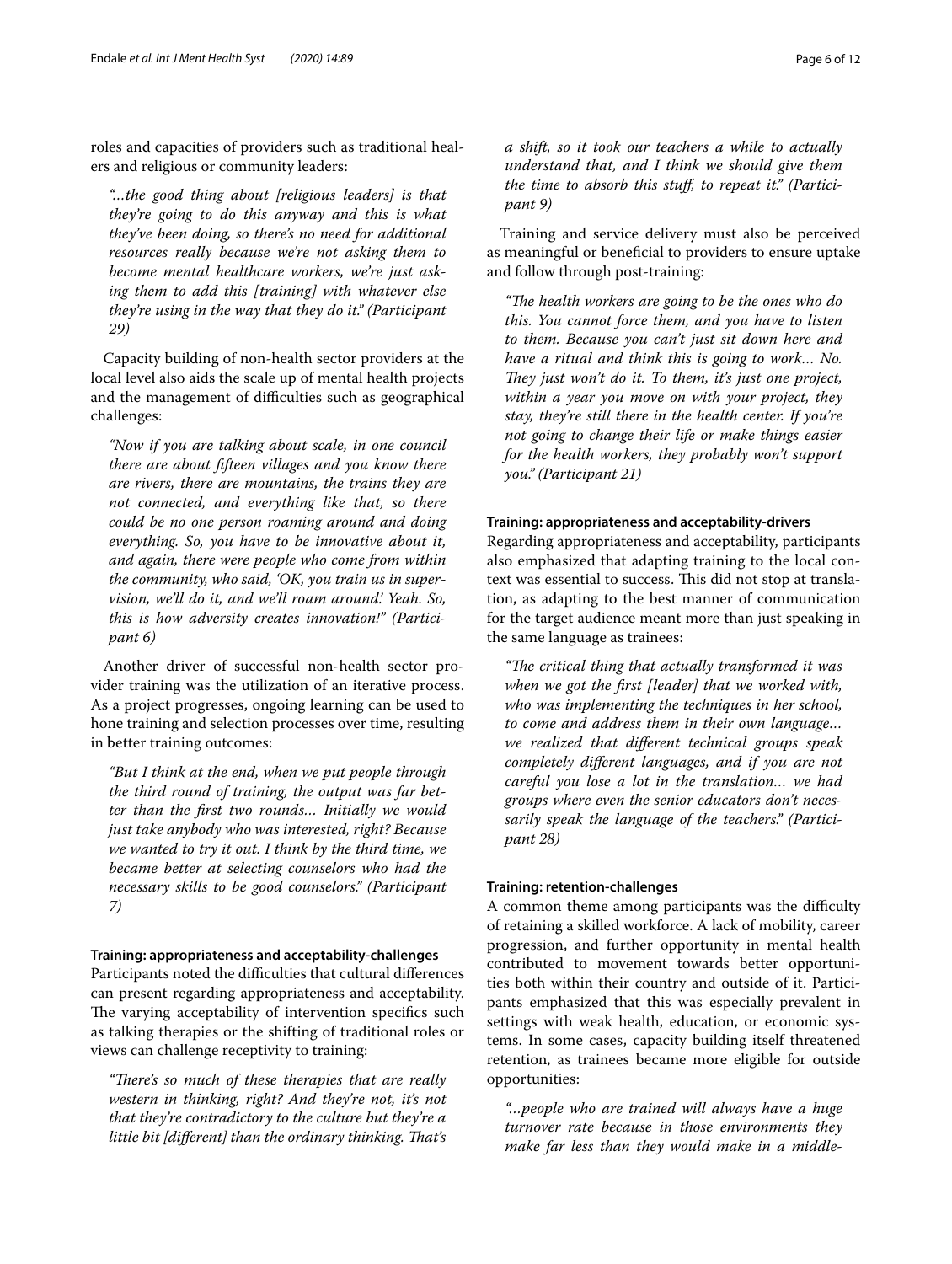*income country or a high-income country. So there's no incentives for them to stay…" (Participant 29)*

Low rates of retention, and the additional trainings that were therefore necessary, resulted in larger numbers of trainees and further inputs required to overcome turnover– proving burdensome for project teams:

*"Te frst training we did, I believe we trained 15-16 people but at the end we were only able to retain six, which meant that we then had to train double the amount of people that we needed. By the last training we trained three times as many people as we actually ended up with… and the amount of time and efort we put into capacity building and HR was a huge bulk of our time spent" (Participant 7)*

#### **Training: retention‑drivers**

Alternatively, in some cases the projects provided meaningful work for well-educated people in contexts where there were low employment prospects or high rates of unemployment:

*"…there were only two [lay health workers] that actually left the project before it was over. So the retention was not a problem. We said in our requirements for a lay health worker that they had to have high school education. Everyone who applied had at least some college… so it's a refection on more the lack of employment, especially in rural areas." (Participant 22)*

Providers fnding meaning in the work—for example by seeing improvement in patients, or by training providers from (or with signifcant connections to) the target communities—were also drivers for success more generally:

*"So then our group leaders are able to see the change in these women's lives that they've facilitated so it's a highly rewarding job. We have 23 facilitators today, next year we're hiring another 25, we've never had a single group leader quit yet." (Participant 15)*

#### **Training: time‑challenges**

Challenges related to time served as barriers for both implementers and recipients of training. For implementers, capacity-building activities take time and delays cannot always be anticipated, often because of challenges mentioned earlier. This can lead to inconsistencies between reality and project goals or timelines, putting pressure on budgets:

*"…we were supposed to train 320 primary health care workers… but the project was stopped for three months, and by the time it resumed, we had to* 

### *retrain everybody all over again. So that, we spent so much money in trying to do that." (Participant 21)*

Similarly, the amount of time required to attend training sessions can be challenging for service providers due to both work schedules and other competing demands on time:

*"Getting staf to be relieved from their regular work to attend those trainings is very difcult because most of these facilities work with very limited num*ber of staff and so if you had to run a training... *that can impact the service, so fnding staf time has always been the most difcult part of doing the training." (Participant 1)*

These project timelines, service provider pressures, and challenging contextual factors mean that the limited available for training may not be sufficient to address more nuanced aspects of mental health—especially for health workers or other providers who have limited prior knowledge or training in mental health:

*"…this is what is so diferent about mental health skills. Because these skills are internal skills as opposed to a drug or a surgical procedure… so it takes a little bit more time to absorb that, so that's one issue, that we're trying to fnd ways of actually shortening the learning curve..." (Participant 9)*

#### **Training: time‑drivers**

The one driver for success mentioned by participants regarding time was shortening or breaking up training sessions, e.g. holding half-day sessions instead of full-day ones and integrating them into other training or routine activities. This made training providers with competing demands more feasible:

*"Tis can be used in any kind of low or mediumincome kind of setting, because the training is not too difcult… just two days of training for the maternal providers, they are able to do this a little bit more seamlessly within their routine provision of care." (Participant 21)*

#### **Supervision‑challenges**

Two major factors were identifed as challenges for supervision. The first is the scarcity of human resources for management and supervision. The existence of these projects and their capacity building components is usually a result of the lack of human resources for mental health and often for health in general. This can make fnding existing staf with the required skills for supervision difficult. Health providers may also be reluctant to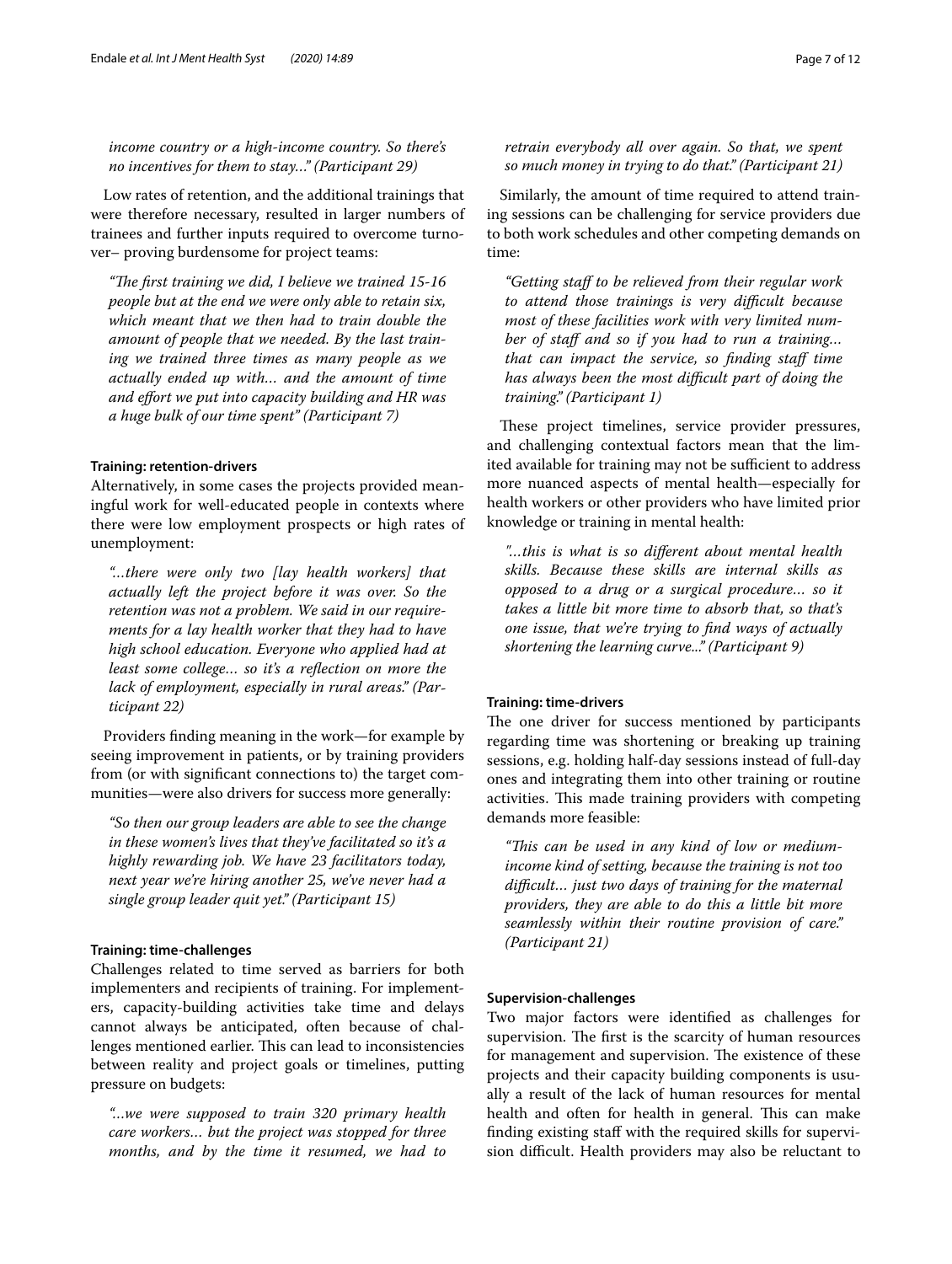take on the additional work and responsibilities attached to a supervisory role:

*"…the whole idea was that we would train these medical officers to... to monitor and supervise the health workers… but they were not really interested or keen on getting an additional task being added to their worklist, because they're generally seeing like 50–100 patients in a few hours' time… But we're doing all of this because we don't have enough psychiatrists." (Participant 17)*

Logistical challenges often further complicate supervision models. Beneficiaries of these projects and the providers trained to reach them are often spread-out or in different locations than suitable supervisors. This can make common methods used to meet human resource challenges such as group supervision more difficult.

Participants also mentioned how resistant providers can be to supervision due to differing understandings of the practice or previous experiences with supervision. This can lead to the interpretation of supervision activities as critical or unhelpful rather than constructive.

*"When you try and talk about supervision, people think you want to scrutinize them. Checking their things, checking on their weakness, checking on*  things they did not do. This is the way many peo*ple perceive, in the beginning, supervision… When they realize that what the supervisors were doing is not related to their frst perception, to their beliefs, they realize that having someone supervising is more helpful than harmful." (Participant 20)*

#### **Supervision‑drivers**

The importance of investing in supervision and fostering strong relationships between supervisors and staf came up frequently. Respondents cited the utility of supervision for showing support and for monitoring the increase in skill and knowledge to ensure that providers are ready for greater independence. However, fnding a balance between supervision and empowerment of providers was emphasized as it allows space for innovation and ownership. Shifting from specialist supervision to local or peer supervision was a commonly mentioned way to strike this balance, promoting both sustainability of capacity building eforts and empowering the recipients of training:

*"...in each one of these programs, we've progressed from a supervisor-led supervision to eventually* 

*move it towards a peer-led supervision, because a supervisor, or an expert-led supervision is not sustainable. It's not sustainable, it's not scalable, we don't have enough experts to do that." (Participant* 

#### **Quality assurance‑challenges**

*17)*

Discussion of supervision frequently overlapped with the theme of quality assurance, as supervision can be integral to maintaining intervention fdelity and successful monitoring and evaluation, while quality assurance measures can feed back information to inform supervision. Suggested approaches to supervision often facilitated successful quality assurance, but there were distinct drivers and barriers as well. For example, participants described the challenge of measuring the complexity of their mental health project's impact or outcomes. As one participant stated:

*"It's hard, because it's a… multidimensional intervention, where we're trying to impact social networks, we're trying to impact self-esteem, we're trying to impact violence issues, communication, so it's a lot of diferent dimensions. And then of course, psychosocial, health, well-being, knowledge, all of these things!" (Participant 16)*

Contextual elements, such as variations in language or informal delivery settings, and unexpected events such as natural disasters, can challenge the validity and reliability of quality assurance methods or confound the outcomes of interventions:

*"Tey may have improved in terms of the scale of depression, but then this trauma happens, so they may rightly be more depressed than when we actually got them… it may seem as if there was no improvement, but there may have been [an] improvement but that was lost due to the hurricane." (Participant 29)*

Quality assurance processes and logistics can be resource intensive, especially when implemented in low-resource settings that require investment in infrastructure or technology, such as telephone lines to allow communication, or when adapting to the above-mentioned contextual challenges. This can hinder quality assurance capacity by limiting the scope, regularity, or method of assessment. A tension between being flexible enough to allow situational adaptation during implementation and retaining fdelity in the name of quality assurance was described:

*"…one of the things that we've found is that people change the delivery methods because they know how*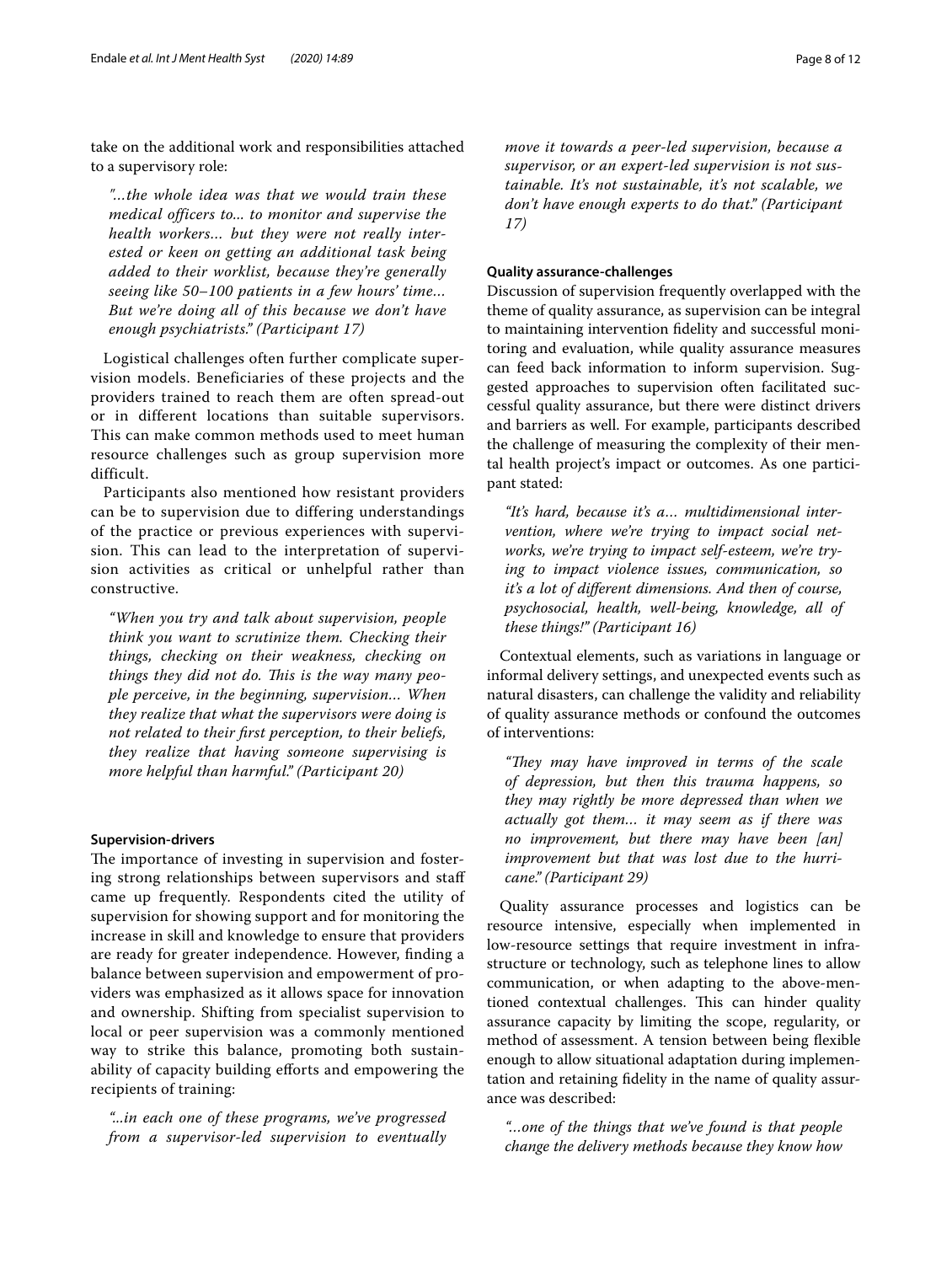*to best apply it to their particular situation. And when we were working with the four schools, there were diferences throughout the entire four schools. The process, however, was completely the same. The diferences were in the delivery… but the overall change in behavior was the same, in other words the children still improved." (Participant 28)*

Participants also highlighted the need for benchmarks to help interpret the fndings of quality assurance and monitoring and evaluation (M&E) assessments and inform implementation and decision-making:

*"And even if you're at thirty percent, is that bad or good? On one hand it's bad but on the other hand that's thirty percent who are now depression-free who without these groups would certainly have been depressed. So, we have to decide at what level do we want to reinvest our resources to improve that quality… when do we call in the cavalry to get the quality back up? What's our minimum threshold before the red light goes of and the production line stops and we have to fx it?" (Participant 15)*

#### **Quality assurance‑drivers**

The use of effective frameworks to help capture pathways and mechanisms of implementation was considered a key driver for successful quality assurance. As a participant explained about using one such methodology (which was required by GCC), Theory of Change:

*"But when you implement variables that you don't know about those are the ones that determine that – variables such as the fact that teachers don't like doctors. Tat's a real thing, something like that can throw of everything. And so it's a whole diferent kettle of fish, so that's why I think the Theory of Change is one of the critical things for successful implementation, after you have a product that has been proven to be effective. Because developing efficacy is the frst step, it doesn't translate to success." (Participant 28)* 

Continued monitoring and evaluation beyond the timeframe of initial implementation, especially if service delivery is integrated into and handed off to the government health system, was also seen as essential for successful scale-up.

#### **Approaches and mechanisms**

Finally, participants shared various approaches and mechanisms they found important to successful capacity building for mental health projects, which are summarized in the Table [1.](#page-3-0)

#### **Discussion**

Capacity building, namely through the themes of training, supervision, and quality assurance, came up frequently in respondent interviews, demonstrating its importance to GMH implementation and its place among related barriers and drivers to success. Though capacity building has been previously identifed as a crucial component of GMH implementation and important strategies for some components such as training have been fagged, capacity building activities are rarely described with any detail [[15\]](#page-11-7) (with notable exceptions [\[6](#page-10-4), [13,](#page-11-14) [14\]](#page-11-6)). The results of this study point to several strategies that can help overcome barriers and tap into drivers for successful GMH implementation (Table [2](#page-9-0)).

The importance of understanding and accounting for contextual factors emerged throughout the results. From mapping how service providers ft into larger systems, to understanding how cultural factors may interact with training, supervision, and quality assurance processes, contextual understanding–or a lack thereof–can aid or severely impede implementation efforts [\[22\]](#page-11-15). This fits with previous research fndings; for example, the 'Emerging mental health systems in low- and middle-income countries' (Emerald) program found that despite similarities across six countries, capacity building had to be tailored to meet the specifc context of each setting [\[13](#page-11-14)]. Similarly, participants cited factors that cannot always be anticipated through formative research, such as natural disasters, as barriers to successful implementation. Understandably, such events can be incredibly disruptive. However, multiple case studies [[23,](#page-11-16) [24](#page-11-17)] and WHO recommendations have highlighted the important "policy window" that can arise from these emergencies, by tapping into the infux of attention and resources to "build back better" [[25\]](#page-11-18).

Predictably, human resources featured as a central component of participant responses, as the lack of mental health workers is a consistent challenge and provides the impetus for capacity building efforts  $[1, 2, 5]$  $[1, 2, 5]$  $[1, 2, 5]$  $[1, 2, 5]$  $[1, 2, 5]$  $[1, 2, 5]$ . However, this emerging theme of human resources goes beyond the often-limited focus on training itself, and has implications for factors such as fdelity and sustainability. For example, retention of mental health providers, both during and after training, frequently presents as a barrier in this study's fndings and in other literature [[22\]](#page-11-15). Motivation, in terms of understanding what drives service providers and keeping their motivation high, serves as an important point within this theme of human resources. Providing training, professional relationships, and opportunities that providers see as meaningful, benefcial to themselves and their patients, and useful for professional development, can promote efective training, retention, and sustainability [[6,](#page-10-4) [22\]](#page-11-15).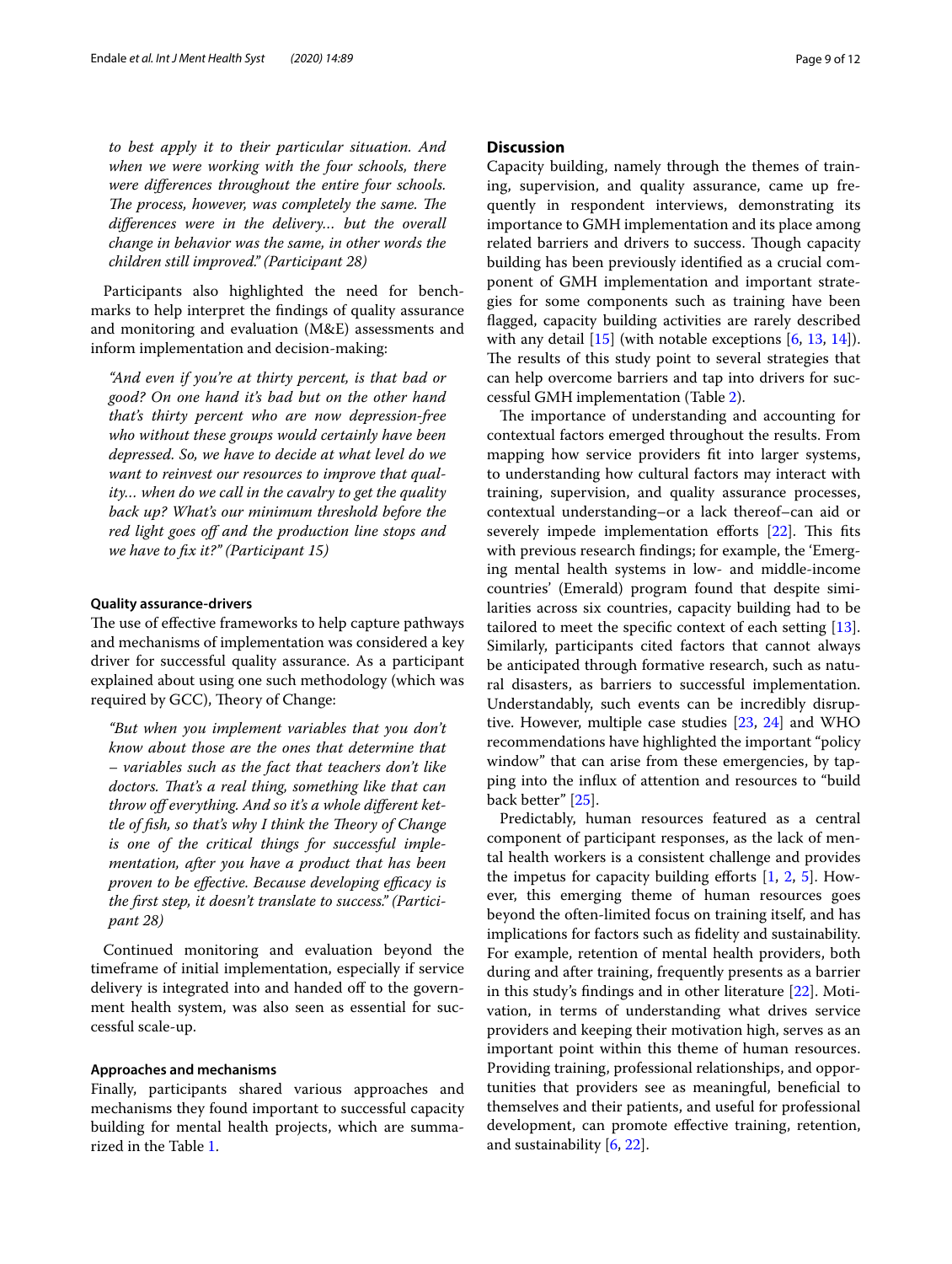Sustainability is a common topic in global health and one that ran through every major theme of this study. Participants highlighted concerns about what longterm impact training has if nothing is integrated into or improved within surrounding systems of health and education and no feeling of ownership is cultivated beyond the implementation team. This resonates with previous fndings highlighting the importance of simultaneously strengthening specialist services as task-sharing occurs, improving supervision, training, and referral networks, developing reliable supplies of psychotropic medication, and supporting the provision of psychosocial interventions to augment medicine-based approaches in primary care [\[26](#page-11-19)]. In this regard, stakeholder engagement (Murphy, et al. [\[20](#page-11-12)]) becomes extremely important to the sustainability of capacity building efforts as buy-in from service providers, educators, and policy-makers impacts success long before training begins and well after the last training session is completed.

The importance (and difficulty) of quality assurance appeared in different forms. There was a tension between the fexibility required to create the most appropriate and sustainable approaches and empower service providers and the desire to follow the evidence base and ensure fdelity and strong supervision. Quality assurance processes, such as monitoring, evaluation, and supervision, can be incredibly time and resource intensive and are susceptible to contextual challenges such as geography and infrastructure [\[27](#page-11-20)]. Programs described in the GMH literature are often characterized by manualized interventions that lack guidelines for evaluating competency, fdelity, and quality [\[28](#page-11-21)]. Participants also described the difficulties of evaluating complex interventions while considering potential confounding variables in their given contexts. Even when these processes are successfully navigated, understanding the implications of the results can be difficult without a set of standards to guide further decision-making [\[29](#page-11-22)]. Using theoretical frameworks such as a Theory of Change  $[17]$  $[17]$  $[17]$  and tools to assess competencies [\[28](#page-11-21), [30,](#page-11-23) [31](#page-11-24)] can help map out the complexity, encourage a participatory approach, and guide evaluation and future decision making for mental health capacity building [[32\]](#page-11-25).

Many of the approaches and mechanisms recommended by participants for efective training, supervision, and quality assurance (see Table [1\)](#page-3-0) mirror the literature on capacity building [\[6](#page-10-4)]. However, much of this information comes from implementation research from high-income countries, meaning this study builds on growing evidence that many of these approaches are also applicable in LMICs [\[6](#page-10-4), [15](#page-11-7)]. A noticeable area of interest that did not feature in this study was the importance of capacity building to promote the involvement of service users and to strengthen mental health system governance. Training for service users, caregivers, and service providers to promote inclusion can help improve the appropriateness and quality of services and offer greater protection for service users [\[13](#page-11-14), [33](#page-11-26), [34\]](#page-11-27), and poor governance has been identifed as a key barrier to efective mental health implementation [\[12,](#page-11-5) [13,](#page-11-14) [35](#page-11-28)]. However, this omission may be a refection of a wider absence of information [\[36](#page-11-29), [37](#page-11-30)] despite the recognition of this type of capacity building's importance [[2\]](#page-10-1).

#### **Limitations**

This study sought to capture the experiences of GCCfunded grantees, meaning that the viewpoints of those targeted by capacity building efforts and in many cases those providing the direct training and supervision were not captured. Additionally, interviews were only conducted in English, potentially omitting responses from

| <b>Theme</b>             | <b>Recommendations</b>                                                                                                                          |
|--------------------------|-------------------------------------------------------------------------------------------------------------------------------------------------|
| Contextual Understanding | Invest in formative research to better understand context                                                                                       |
|                          | Look for opportunities to "build back better" after emergencies. Recognise and capitalise on 'policy windows' in a timely<br>manner             |
| Human resources          | Carefully identify appropriate cadres and individuals to train                                                                                  |
|                          | Provide meaningful and beneficial training, relationships, and opportunities to promote motivation and retention                                |
| Sustainability           | Integrate training into existing health and education systems                                                                                   |
|                          | Invest in specialist training, reliable medication supplies, and referral networks to support task-sharing initiatives and<br>trained personnel |
|                          | Invest in buy-in from service providers, educators, and policy makers                                                                           |
| Quality assurance        | Research the tension between appropriate and sustainable approaches and evidence based practices                                                |
|                          | Develop and use standards to quide evaluation, interpretation of results and subsequent decision making                                         |
|                          | Use theoretical frameworks such as Theory of Change and participatory approaches                                                                |

<span id="page-9-0"></span>**Table 2 Themes and recommendations**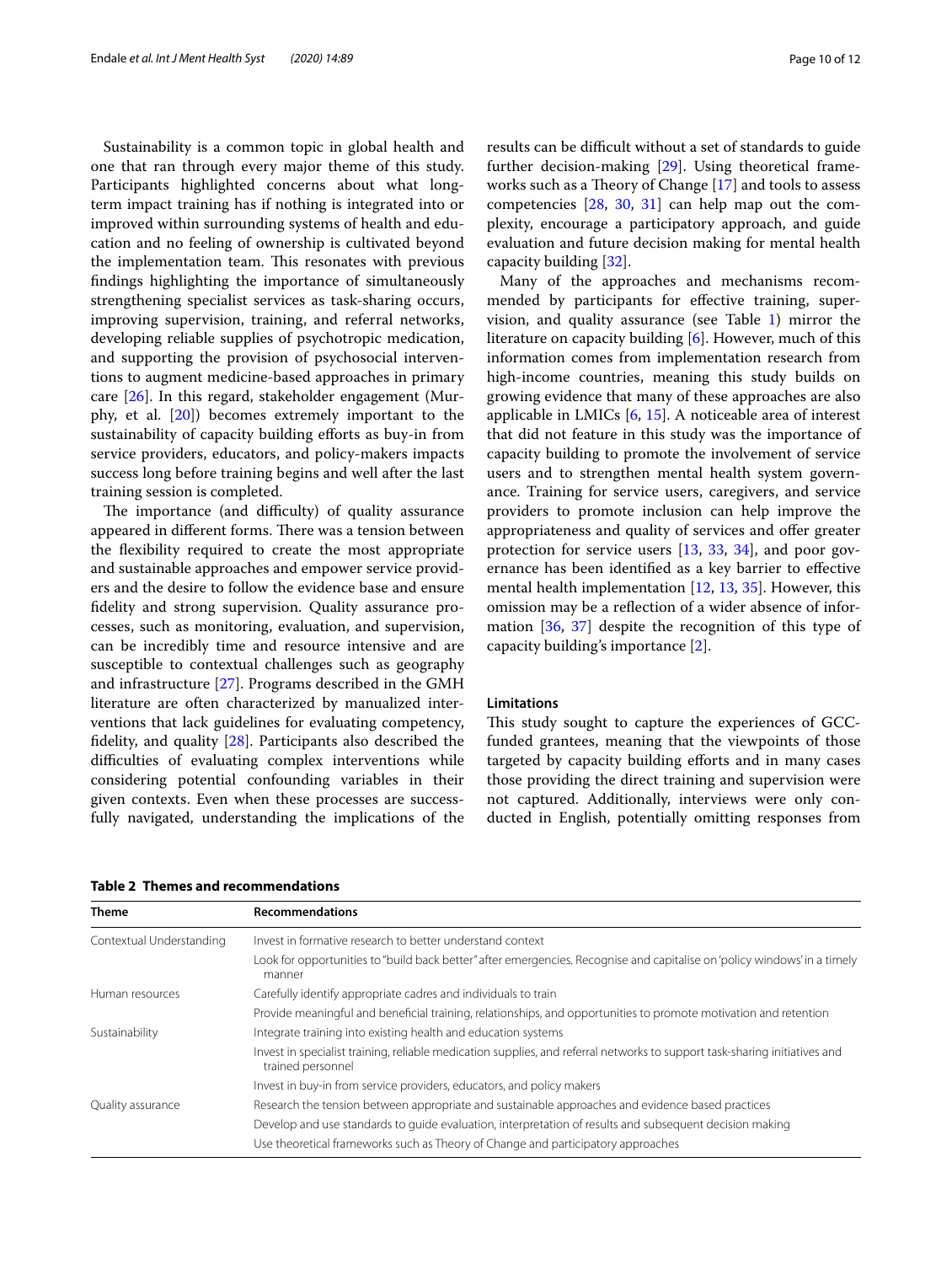non-English speaking grantees. A diverse pool of grantees responded, including from non-Anglophone countries, but these and other factors further detailed by Murphy, et al. ([\[20](#page-11-12)]) might have limited the gathering of an even more valuable perspectives.

#### **Conclusions**

This study identified drivers and challenges to capacity building during the implementation of global mental health projects. It also demonstrates the importance of capacity building to GMH research and implementation, its relationship to stakeholder engagement and service delivery, and the implications for funders, implementers, and researchers alike. Investment of time and money into formative research, stakeholder engagement, policy infuence, and integration into existing systems of education and service delivery is crucial for the success of capacity building efforts. Without in-depth contextual understanding, interventions are doomed to irrelevance. Without stakeholder engagement, there will be no buy-in for the development or success of an intervention. And without this buy-in, integration into existing systems of education and service delivery are impossible, leaving projects with no funding or policy support to sustain them. Attention to, and investment in, GMH is increasing rapidly, and without substantial investment in local capacity development, there is a risk of poor implementation of projects. Capacity building, which will need to be carried out in advance of substantial investment at country level, is therefore a core component of ensuring efective and impactful future scale-up of projects to close the care gap in mental health. Careful attention to learning from previous experiences is crucial to ensuring high quality efforts to improve both implementation and absorption capacity for future funding.

#### **Abbreviations**

LMICs: Low- and middle-income countries; MNS Disorders: Mental, neurological, and substance use disorders; GMH: Global mental health; GCC: Grand Challenges Canada; WHO: World Health Organization.

#### **Acknowledgements**

We wish to acknowledge Agnes Becker, Vicky Nicholls and Marguerite Regan, and Tessa Roberts, who assisted in carrying out interviews for the qualitative component of this research. We also thank Marguerite Regan and Ricardo Araya for contributing to the design of the portfolio-level Theory of Change.

#### **Declarations**

The qualitative data generated during the current study are not publicly available due to the sensitivity of discussions surrounding the performance of grantees' projects but are available from the corresponding author upon reasonable request.

#### **Authors' contributions**

TE, JM, OQ, and GKR carried out qualitative interviews, which were analysed by TE, JM, and OQ. TE drafted the manuscript with substantive revisions from GKR, GME, RV, JE, and MDS. GKR conceptualised the qualitative component of this research, which was co-lead by JM. MDS was one of the lead researchers

responsible for the design of the portfolio-level Theory of Change. All authors critically revised the manuscript for intellectual content. All authors read and approved the fnal manuscript.

#### **Funding**

The collection and analysis of data for this research were funded by GCC through the MHIN innovator support platform. GCC participated in the design of the portfolio-level Theory of Change and collected the quantitative Core Metrics data that were forwarded to MHIN for data cleaning and analysis. However, the funder played no role in the analysis or interpretation of data, the writing of the manuscript or the decision to submit for publication.

#### **Availability of data and materials**

The quantitative data that support the fndings of this study are available from GCC, but restrictions apply to the availability of these data, which were used under license for the current study, and so are not publicly available. These data are however available from the authors upon reasonable request and with permission of GCC.

#### **Ethics approval and consent to participate**

Ethical approval was granted by the London School of Hygiene and Tropical Medicine's Research Ethics Committee (reference numbers 7746 and 9945). Participants in semi-structured interviews were required to provide written informed consent prior to the start of the interview.

#### **Consent for publication**

Not applicable.

#### **Competing interests**

The authors have previously received GCC funding, either through the MHIN innovator support platform (TE, OQ, GKR, GME, JE, MDS, OQ) or through a GCC grant for a project included in this dataset (JM, OQ, RV).

#### **Author details**

<sup>1</sup> Department of Counseling and Clinical Psychology, Teachers College, Columbia University, 525 West 201th Street, New York, NY 10027, USA. <sup>2</sup> Department of Population Health, London School of Hygiene and Tropical Medicine, London, UK.<sup>3</sup> Health Service and Population Research Department, Institute of Psychiatry, Psychology and Neuroscience, King's College London, London, UK. 4 ESRC Centre for Society and Mental Health, King's College London, London, UK.<sup>5</sup> Research Support Centre, University of Zimbabwe, Harare, Zimbabwe. 6 Department of Population Health, London School of Hygiene and Tropical Medicine, London, UK.<sup>7</sup> CBM Global, Bensheim, Germany. <sup>8</sup> Department of Population Health, Wellcome Trust, London, UK.<br><sup>9</sup> Department of Psychiatry, Faculty of Medicine, University of British Columbia, Vancouver, BC, Canada.

# Received: 22 September 2020 Accepted: 19 November 2020

#### **References**

- <span id="page-10-0"></span>1. Saraceno B, Ommeren M, Batniji R, Cohen A, Gureje O, Mahoney J, Sridhar D, Underhill C. Barriers to improvement of mental health services in lowand middle-income countries. Lancet. 2007;370:1164–74.
- <span id="page-10-1"></span>2. Kakuma R, Minas H, Ginneken N, Paz M, Desiiraju K, Morris J, Saxena S, Scheffler R. Human resources for mental health care: current situation and strategies for action. Lancet. 2011;378:1654–63.
- <span id="page-10-2"></span>3. WHO. Mental health action plan 2013–2020. World Health Organization, 2013. [http://www.who.int/mental\\_health/publications/action\\_plan/en/](http://www.who.int/mental_health/publications/action_plan/en/index.html) [index.html.](http://www.who.int/mental_health/publications/action_plan/en/index.html)
- 4. Demyttenaere K, Brufaerts R, Posada-Villa J, Gasquet I, Kovess V, Lepine J, Angermeyer MC, Bernert S, Morosini P, Polidori G, Kikkawa T. Prevalence, severity, and unmet need for treatment of. JAMA. 2004;291(21):2581–90.
- <span id="page-10-3"></span>5. Saxena S, Thornicroft G, Knapp M, Whiteford H. Resources for mental health: scarcity, inequity, and inefficiency. Lancet. 2007;370:878-89.
- <span id="page-10-4"></span>6. Murray LK, Dorsey S, Bolton P, Jordans M, Rahman A, Bass J, Verdeli H. Building capacity in mental health interventions in low resource countries: an apprenticeship model for training local providers. Int J Ment Heal Syst. 2011;5(30):1–12.